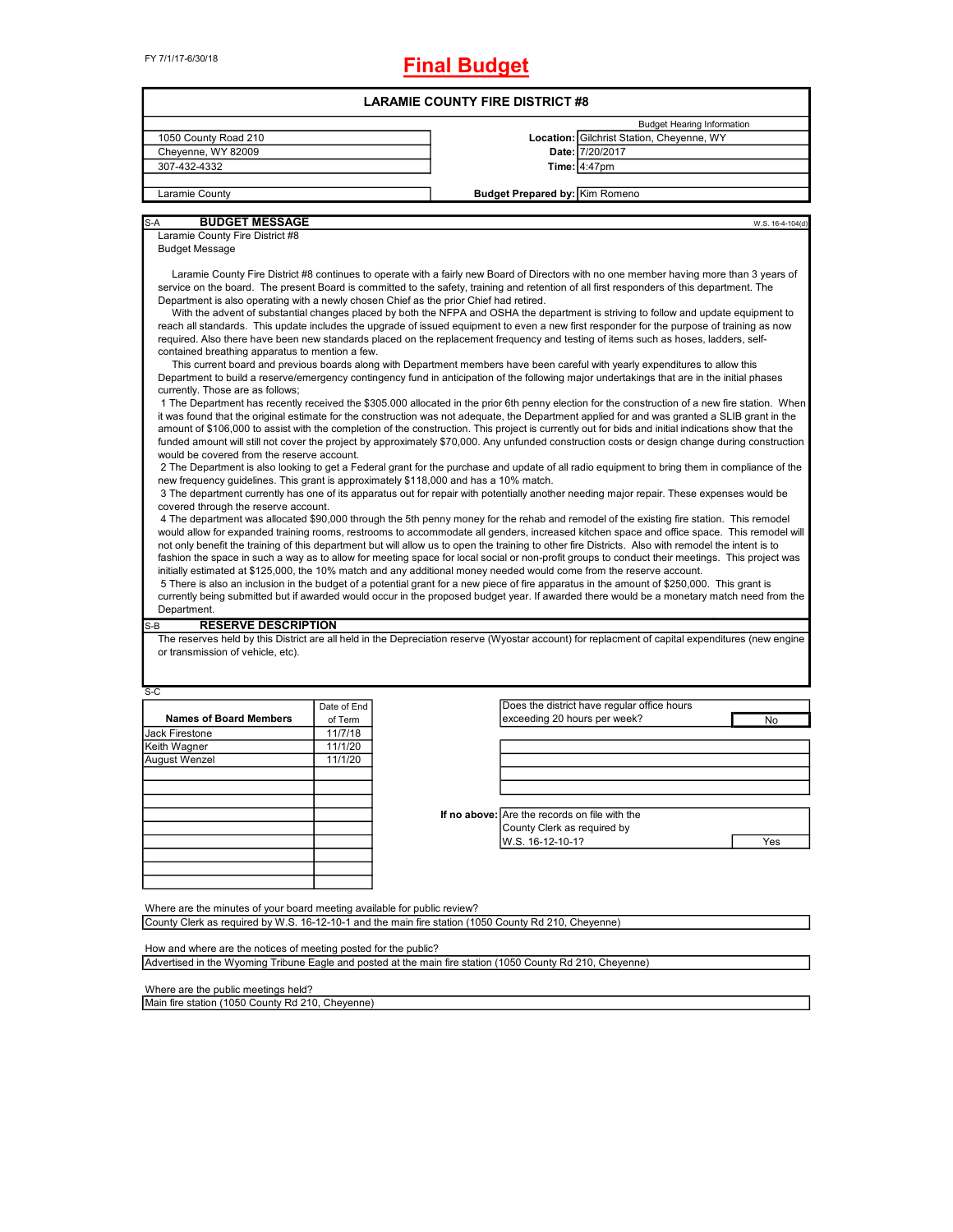# **FINAL BUDGET SUMMARY**

|       | <b>OVERVIEW</b>                                             | 2015-2016<br>Actual | 2016-2017<br>Estimated | 2017-2018<br>Proposed | Final Approval |
|-------|-------------------------------------------------------------|---------------------|------------------------|-----------------------|----------------|
| $S-1$ | <b>Total Budgeted Expenditures</b>                          | \$56,468            | \$45,907               | \$1,219,327           | \$1,219,327    |
| $S-2$ | <b>Total Principal to Pay on Debt</b>                       | \$0                 | \$0                    | \$0                   | \$0            |
| $S-3$ | <b>Total Change to Restricted Funds</b>                     | \$75,496            | $-$ \$88.523           | $-$ \$404.950         | $-$265,803$    |
| $S-4$ | <b>Total General Fund and Forecasted Revenues Available</b> | \$178,440           | \$170,195              | \$1,407,031           | \$1,407,031    |
| $S-5$ | Amount requested from County Commissioners                  | \$140,145           | \$132,407              | \$162,000             | \$162,000      |
| $S-6$ | <b>Additional Funding Needed:</b>                           |                     |                        | \$0                   | \$0            |

| <b>REVENUE SUMMARY</b> |                                              | 2015-2016 | 2016-2017 | 2017-2018                       | <b>Final Approval</b> |
|------------------------|----------------------------------------------|-----------|-----------|---------------------------------|-----------------------|
|                        |                                              | Actual    | Estimated | Proposed                        |                       |
|                        |                                              |           |           |                                 |                       |
| $S-7$                  | <b>Operating Revenues</b>                    | \$0       | \$0       | \$0                             | \$0                   |
| $S-8$                  | Tax levy (From the County Treasurer)         | \$64,649  | \$65,457  | \$72,000                        | \$72,000              |
| $S-9$                  | <b>Government Support</b>                    | \$0       | \$0       | \$0                             | \$0                   |
| $S-10$                 | Grants                                       | \$923     | \$0       | \$371,000                       | \$371,000             |
| $S-11$                 | Other County Support (Not from Co. Treas.)   | \$75,496  | \$66,950  | \$90.000                        | \$90,000              |
| $S-12$                 | <b>Miscellaneous</b>                         | \$2.838   | \$3.073   | \$861.031                       | \$861.031             |
| $S-13$                 | <b>Other Forecasted Revenue</b>              | \$0       | \$0       | \$0                             | \$0                   |
|                        |                                              |           |           |                                 |                       |
| $S-14$                 | <b>Total Revenue</b>                         | \$143,906 | \$135,480 | \$1,394,031                     | \$1,394,031           |
| FY 7/1/17-6/30/18      |                                              |           |           | LARAMIE COUNTY FIRE DISTRICT #8 |                       |
|                        | <b>EXPENDITURE SUMMARY</b>                   | 2015-2016 | 2016-2017 | 2017-2018                       | Final Approval        |
|                        |                                              | Actual    | Estimated | Proposed                        |                       |
|                        |                                              |           |           |                                 |                       |
| $S-15$                 | <b>Capital Outlay</b>                        | \$17,945  | \$6,014   | \$288,200                       | \$288,200             |
| $S-16$                 | <b>Interest and Fees On Debt</b>             | \$0       | \$0       | \$0                             | \$0                   |
| $S-17$                 | <b>Administration</b>                        | \$9,753   | \$11,572  | \$15,083                        | \$15,083              |
| $S-18$                 | <b>Operations</b>                            | \$20,812  | \$20,018  | \$901,031                       | \$901,031             |
| $S-19$                 | <b>Indirect Costs</b>                        | \$7,958   | \$8,304   | \$15,013                        | \$15,013              |
| $S-20$                 | <b>Total Expenditures</b>                    | \$56.468  | \$45.907  | \$1,219,327                     | \$1,219,327           |
|                        |                                              |           |           |                                 |                       |
|                        |                                              | 2015-2016 | 2016-2017 | 2017-2018                       |                       |
|                        | <b>DEBT SUMMARY</b>                          | Actual    | Estimated | Proposed                        | <b>Final Approval</b> |
|                        |                                              |           |           |                                 |                       |
| $S-21$                 | <b>Principal Paid on Debt</b>                | \$0       | \$0       | \$0                             | \$0                   |
|                        |                                              |           |           |                                 |                       |
|                        | <b>CASH AND INVESTMENTS</b>                  | 2015-2016 | 2016-2017 | 2017-2018                       |                       |
|                        |                                              | Actual    | Estimated | Proposed                        | <b>Final Approval</b> |
|                        |                                              |           |           |                                 |                       |
| $S-22$                 | <b>TOTAL GENERAL FUNDS</b>                   | \$34,534  | \$34,715  | \$13,000                        | \$13,000              |
|                        |                                              |           |           |                                 |                       |
|                        | <b>Summary of Reserve Funds</b>              |           |           |                                 |                       |
| $S-23$                 | <b>Beginning Balance in Reserve Accounts</b> |           |           |                                 |                       |
| $S-24$                 | a. Depreciation Reserve                      | \$334,794 | \$410,290 | \$321,767                       | \$321,767             |
| $S-25$                 | b. Other Reserve                             | \$0       | \$0       | \$0                             | \$0                   |
| $S-26$                 | c. Emergency Reserve (Cash)                  | \$0       | \$0       | \$0                             | \$0                   |
|                        | Total Reserves (a+b+c)                       | \$334.794 | \$410.290 | \$321,767                       | \$321,767             |
| $S-27$                 | Amount to be added                           |           |           |                                 |                       |
| $S-28$                 | a. Depreciation Reserve                      | \$75.496  | \$49.674  | \$0                             | \$0                   |
| $S-29$                 | b. Other Reserve                             | \$0       | \$0       | \$121,000                       | \$121,000             |
| $S-30$                 | c. Emergency Reserve (Cash)                  | \$0       | \$0       | \$0                             | \$0                   |
|                        | Total to be added (a+b+c)                    | \$75,496  | \$49,674  | \$121,000                       | \$121,000             |
|                        |                                              |           |           |                                 |                       |
|                        |                                              |           |           |                                 |                       |

S-31 **Subtotal** \$459,964 \$442,767 \$442,767 S-32 **Less Total to be spent** \$0 \$138,197 \$525,950 \$386,803

S-33 **TOTAL RESERVES AT END OF FISCAL YEAR** \$410,290 \$321,767 -\$83,183 \$55,964

August Wenzel, Treasurer Date adopted by Special District

*Budget Officer / District Official (if not same as "Submitted by")*

*End of Summary*

Cheyenne, WY 82009 **DISTRICT ADDRESS:** 1050 County Road 210 **PREPARED BY:** Kim Romeno

**DISTRICT PHONE:** 307-432-4332

3/27/17 *Form approved by Wyoming Department of Audit, Public Funds Division* Prepared in compliance with the Uniform Municipal Fiscal Procedures Act (W.S. 16-4-101 through 124) as it applies.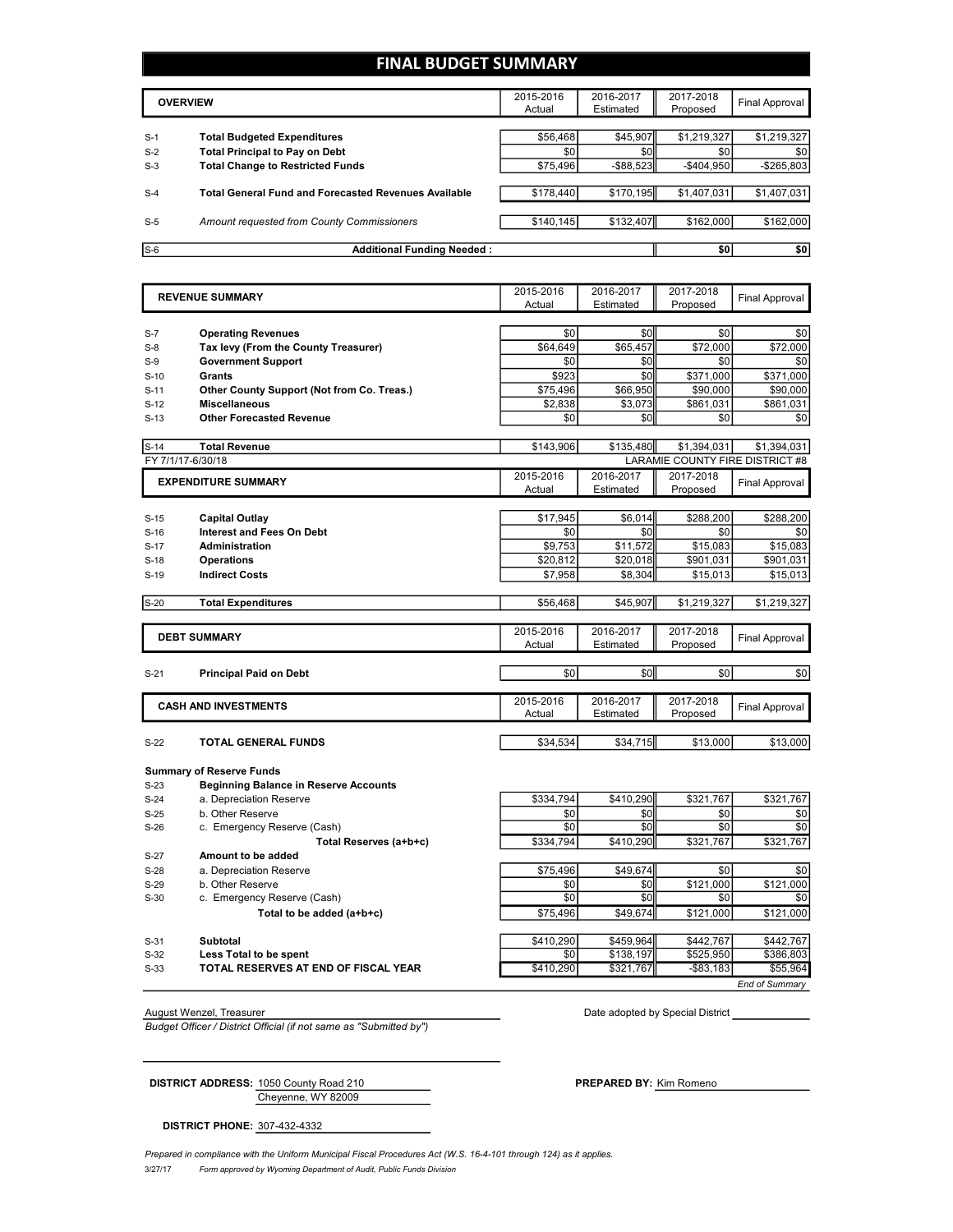# **Final Budget**

LARAMIE COUNTY FIRE DISTRICT #8

**NAME OF DISTRICT/BOARD**

**FYE** 6/30/2018

|           | PROPERTY TAXES AND ASSESSMENTS                 |                     |                        |                       |                       |
|-----------|------------------------------------------------|---------------------|------------------------|-----------------------|-----------------------|
|           |                                                | 2015-2016<br>Actual | 2016-2017<br>Estimated | 2017-2018<br>Proposed | <b>Final Approval</b> |
| $R-1$     | <b>Property Taxes and Assessments Received</b> |                     |                        |                       |                       |
| $R-1.1$   | Tax Levy (From the County Treasurer)           | \$64,649            | \$65,457               | \$72,000              | \$72,000              |
| $R-1.2$   | <b>Other County Support</b>                    | \$75,496            | \$66,950               | \$90,000              | \$90,000              |
|           | <b>FORECASTED REVENUE</b>                      |                     |                        |                       |                       |
|           |                                                | 2015-2016<br>Actual | 2016-2017<br>Estimated | 2017-2018<br>Proposed | <b>Final Approval</b> |
| $R-2$     | <b>Revenues from Other Governments</b>         |                     |                        |                       |                       |
| $R-2.1$   | State Aid                                      |                     |                        |                       |                       |
| $R-2.2$   | Additional County Aid (non-treasurer)          |                     |                        |                       |                       |
| $R-2.3$   | City (or Town) Aid                             |                     |                        |                       |                       |
| $R-2.4$   | Other (Specify)                                |                     |                        |                       |                       |
| $R - 2.5$ | <b>Total Government Support</b>                | \$0                 | \$0                    | \$0                   | \$0                   |
| $R-3$     | <b>Operating Revenues</b>                      |                     |                        |                       |                       |
| $R-3.1$   | <b>Customer Charges</b>                        |                     |                        |                       |                       |
| $R-3.2$   | Sales of Goods or Services                     |                     |                        |                       |                       |
| $R-3.3$   | <b>Other Assessments</b>                       |                     |                        |                       |                       |
| $R-3.4$   | <b>Total Operating Revenues</b>                | \$0                 | \$0                    | \$0                   | \$0                   |
| $R-4$     | Grants                                         |                     |                        |                       |                       |

R-4.2 **Federal Grants thru State Agencies 1988 \$923 \$0** \$0 \$0

Donations

 $R-4.3$  Grants from State Agencies  $R-4.3$  \$371,000 \$371,000 \$371,000 R-4.4 **Total Grants \$923 \$923 \$0 \$371,000 \$371,000 \$371,000** 

R-5.1 Interest \$1,135 \$2,131 \$1,000 \$1,000 R-5.2 **Burge Other: Specify Bonations 1994,703** \$942 \$500 \$500 \$500 \$500 R-5.3 \$859,531 \$859,531 Other: See Additional

| $R-5.4$ | <b>Total Miscellaneous</b>                   | \$2,838 | \$3.073 | \$861,031   | \$861,031   |
|---------|----------------------------------------------|---------|---------|-------------|-------------|
| $R-5.5$ | <b>Total Forecasted Revenue</b>              | \$3,761 | \$3,073 | \$1,232,031 | \$1,232,031 |
|         |                                              |         |         |             |             |
| $R-6$   | <b>Other Forecasted Revenue</b>              |         |         |             |             |
| $R-6.1$ | a. Other past due-as estimated by Co. Treas. |         |         |             |             |
| $R-6.2$ | b. Other forecasted revenue (specify):       |         |         |             |             |
| $R-6.3$ |                                              |         |         |             |             |
| $R-6.4$ |                                              |         |         |             |             |
| $R-6.5$ |                                              |         |         |             |             |
| $R-6.6$ | Total Other Forecasted Revenue (a+b)         | \$0     | \$0     | \$0         | \$0         |
|         |                                              |         |         |             |             |

R-4.1 **Direct Federal Grants** 

Interest Other: Specify

**R-5 Miscellaneous Revenue**

| \$0 | $\mathbf{r}$ | 60 |
|-----|--------------|----|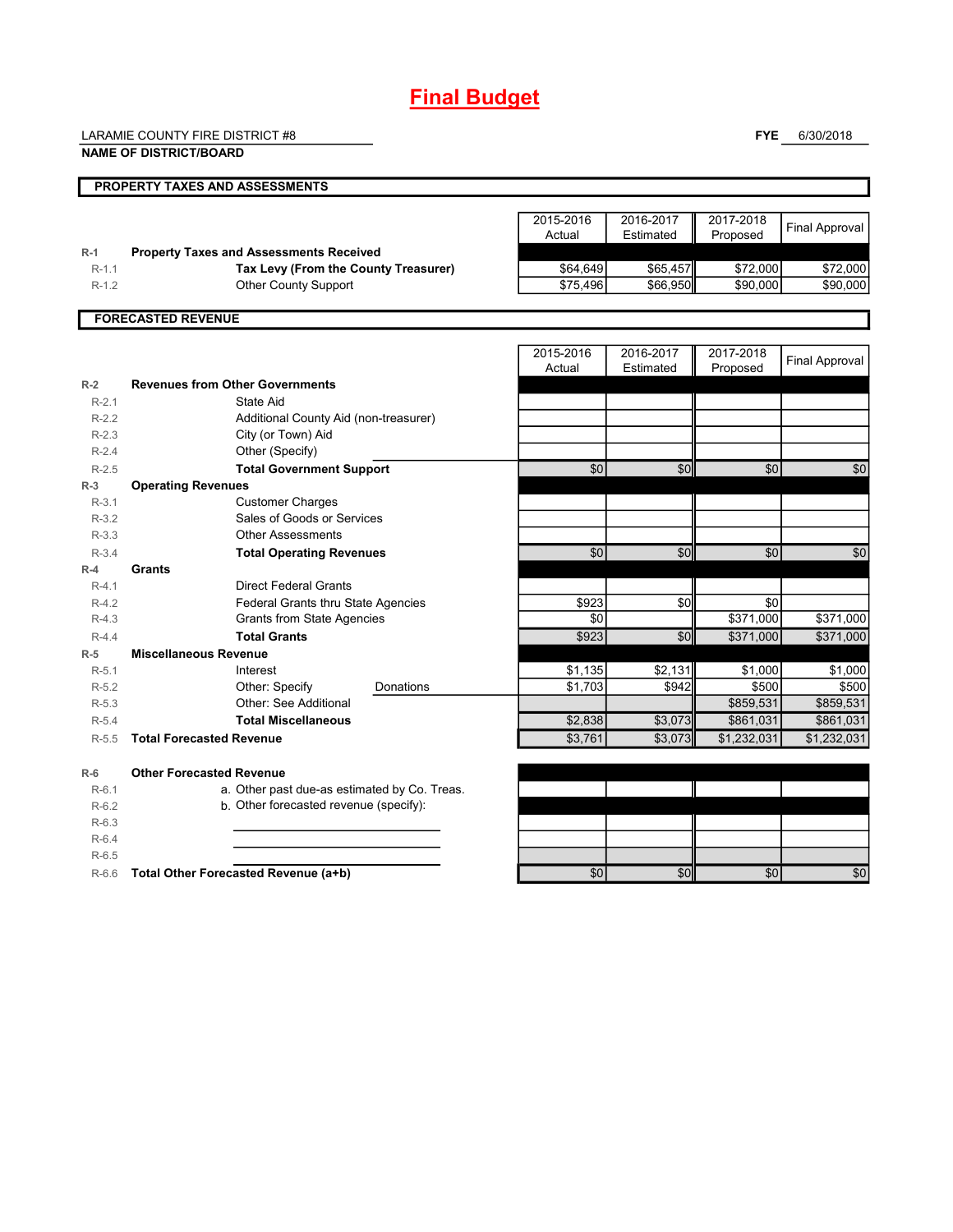## **NAME OF DISTRICT/BOARD**

# **CAPITAL OUTLAY BUDGET**

| $E-1$     | <b>Capital Outlay</b> |                          |
|-----------|-----------------------|--------------------------|
| $E - 1.1$ |                       | Real Property            |
| $F-12$    |                       | Vehicles                 |
| $F-1.3$   |                       | <b>Office Equipment</b>  |
| $F-14$    |                       | Other (Specify)          |
| $F-1.5$   |                       | <b>Medical Equipment</b> |
| $F-16$    |                       | PPE (Bunker gear)        |
| $F-17$    |                       | see additional details   |
| $F-1.8$   | TOTAL CAPITAL OUTLAY  |                          |
|           |                       |                          |

|         |                             |                          | 2015-2016 | 2016-2017 | 2017-2018 |                |
|---------|-----------------------------|--------------------------|-----------|-----------|-----------|----------------|
|         |                             |                          | Actual    | Estimated | Proposed  | Final Approval |
|         | <b>Capital Outlay</b>       |                          |           |           |           |                |
| $E-1.1$ |                             | <b>Real Property</b>     |           |           |           |                |
| $E-1.2$ |                             | Vehicles                 |           |           | \$250,000 | \$250,000      |
| $E-1.3$ |                             | <b>Office Equipment</b>  | \$1,140   | \$445     | \$3,000   | \$3,000        |
| $E-1.4$ |                             | Other (Specify)          |           |           |           |                |
| $E-1.5$ |                             | <b>Medical Equipment</b> | \$223     | \$2,221   | \$3,000   | \$3,000        |
| $E-1.6$ |                             | PPE (Bunker gear)        | \$14,243  | \$41      | \$15,000  | \$15,000       |
| $E-1.7$ |                             | see additional details   | \$2,339   | \$3,307   | \$17,200  | \$17,200       |
| $E-1.8$ | <b>TOTAL CAPITAL OUTLAY</b> |                          | \$17,945  | \$6,014   | \$288,200 | \$288,200      |

## **ADMINISTRATION BUDGET**

|           |                                      |                                 | , , , , , , , , , | $-0.00000$ | . . opoood |
|-----------|--------------------------------------|---------------------------------|-------------------|------------|------------|
| $E-2$     | <b>Personnel Services</b>            |                                 |                   |            |            |
| $E - 2.1$ |                                      | Administrator                   | \$6,585           | \$6,962    | \$9,000    |
| $E-2.2$   |                                      | Secretary                       |                   |            |            |
| $E-2.3$   |                                      | Clerical                        |                   |            |            |
| $E-2.4$   |                                      | Other (Specify)                 |                   |            |            |
| $E-2.5$   |                                      | Office manager                  | \$1,059           | \$1,683    | \$3,000    |
| $E-2.6$   |                                      |                                 |                   |            |            |
| $E - 2.7$ |                                      |                                 |                   |            |            |
| $E-3$     | <b>Board Expenses</b>                |                                 |                   |            |            |
| $E - 3.1$ |                                      | Travel                          |                   |            |            |
| $E - 3.2$ |                                      | Mileage                         |                   |            |            |
| $E-3.3$   |                                      | Other (Specify)                 |                   |            |            |
| $E-3.4$   |                                      | <b>Election Judges</b>          | \$0               | \$300      | \$0        |
| $E - 3.5$ |                                      | Legal Advertising               | \$236             | \$524      | \$200      |
| $E - 3.6$ |                                      |                                 |                   |            |            |
| $E-4$     | <b>Contractual Services</b>          |                                 |                   |            |            |
| $E - 4.1$ |                                      | Legal                           | \$0               | \$0        | \$75       |
| $E-4.2$   |                                      | Accounting/Auditing             |                   |            |            |
| $E-4.3$   |                                      | Other (Specify)                 |                   |            |            |
| $E-4.4$   |                                      | Payroll service                 | \$158             | \$158      | \$158      |
| $E-4.5$   |                                      | Contract labor                  | \$0               | \$300      | \$600      |
| $E-4.6$   |                                      |                                 |                   |            |            |
| $E-5$     | <b>Other Administrative Expenses</b> |                                 |                   |            |            |
| $E - 5.1$ |                                      | <b>Office Supplies</b>          | \$955             | \$495      | \$800      |
| $E-5.2$   |                                      | Office equipment, rent & repair |                   |            |            |
| $E-5.3$   |                                      | Education                       |                   |            |            |
| $E - 5.4$ |                                      | Registrations                   |                   |            |            |
| $E-5.5$   |                                      | Other (Specify)                 |                   |            |            |
| $E-5.6$   |                                      | Software programs               | \$685             | \$1,100    | \$1,200    |
| $E - 5.7$ |                                      | Background checks               | \$75              | \$50       | \$50       |
| $E - 5.8$ |                                      |                                 |                   |            |            |
| $E-6$     | <b>TOTAL ADMINISTRATION</b>          |                                 | \$9,753           | \$11,572   | \$15,083   |

|                          |                                      | 2015-2016<br>Actual | 2016-2017<br>Estimated | 2017-2018<br>Proposed | <b>Final Approval</b> |
|--------------------------|--------------------------------------|---------------------|------------------------|-----------------------|-----------------------|
| Ż                        | <b>Personnel Services</b>            |                     |                        |                       |                       |
| $E - 2.1$                | Administrator                        | \$6,585             | \$6,962                | \$9,000               | \$9,000               |
| $E - 2.2$                | Secretary                            |                     |                        |                       |                       |
| $E - 2.3$                | Clerical                             |                     |                        |                       |                       |
| $E - 2.4$                | Other (Specify)                      |                     |                        |                       |                       |
| $E-2.5$                  | Office manager                       | \$1,059             | \$1,683                | \$3,000               | \$3,000               |
| $E - 2.6$                |                                      |                     |                        |                       |                       |
| $E - 2.7$                |                                      |                     |                        |                       |                       |
| $\overline{\phantom{a}}$ | <b>Board Expenses</b>                |                     |                        |                       |                       |
| $E - 3.1$                | Travel                               |                     |                        |                       |                       |
| $E - 3.2$                | Mileage                              |                     |                        |                       |                       |
| $E - 3.3$                | Other (Specify)                      |                     |                        |                       |                       |
| $E - 3.4$                | <b>Election Judges</b>               | \$0                 | \$300                  | \$0                   |                       |
| $E - 3.5$                | Legal Advertising                    | \$236               | \$524                  | \$200                 | \$200                 |
| $E - 3.6$                |                                      |                     |                        |                       |                       |
| Ļ.                       | <b>Contractual Services</b>          |                     |                        |                       |                       |
| $E - 4.1$                | Legal                                | \$0                 | \$0                    | \$75                  | \$75                  |
| $E - 4.2$                | Accounting/Auditing                  |                     |                        |                       |                       |
| $E-4.3$                  | Other (Specify)                      |                     |                        |                       |                       |
| $E - 4.4$                | Payroll service                      | \$158               | \$158                  | \$158                 | \$158                 |
| $E-4.5$                  | Contract labor                       | \$0                 | \$300                  | \$600                 | \$600                 |
| $E - 4.6$                |                                      |                     |                        |                       |                       |
| $\overline{\phantom{a}}$ | <b>Other Administrative Expenses</b> |                     |                        |                       |                       |
| $E - 5.1$                | <b>Office Supplies</b>               | \$955               | \$495                  | \$800                 | \$800                 |
| $E - 5.2$                | Office equipment, rent & repair      |                     |                        |                       |                       |
| $E - 5.3$                | Education                            |                     |                        |                       |                       |
| $E - 5.4$                | Registrations                        |                     |                        |                       |                       |
| $E - 5.5$                | Other (Specify)                      |                     |                        |                       |                       |
| $E - 5.6$                | Software programs                    | \$685               | \$1,100                | \$1,200               | \$1,200               |
| $E - 5.7$                | <b>Background checks</b>             | \$75                | \$50                   | \$50                  | \$50                  |
| $E - 5.8$                |                                      |                     |                        |                       |                       |
| ŝ                        | <b>TOTAL ADMINISTRATION</b>          | \$9,753             | \$11,572               | \$15,083              | \$15,083              |
|                          |                                      |                     |                        |                       |                       |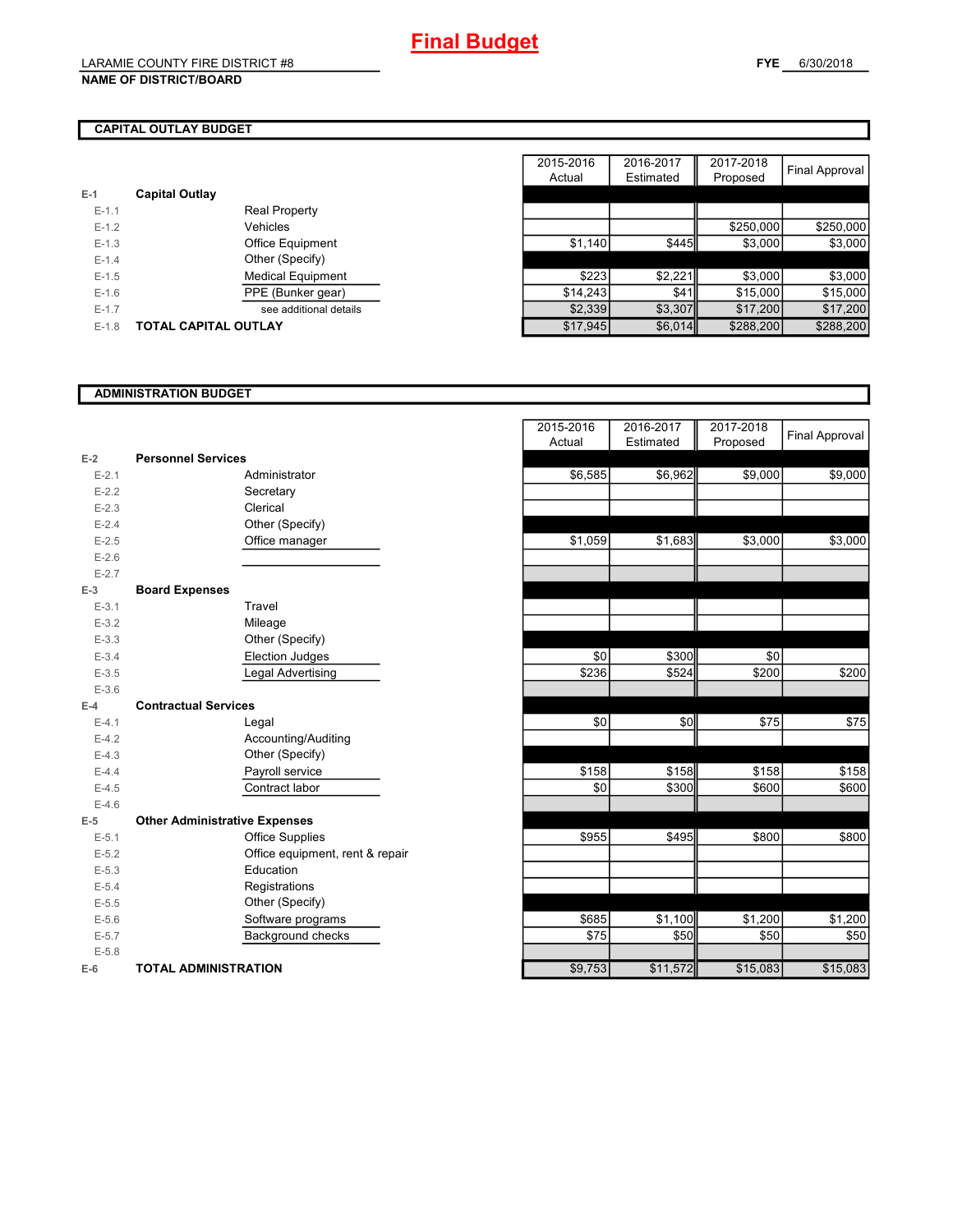# **OPERATIONS BUDGET**

| E-7       | <b>Personnel Services</b>              |
|-----------|----------------------------------------|
| $E - 7.1$ | Wages--Operations                      |
| $E - 7.2$ | <b>Service Contracts</b>               |
| $E - 7.3$ | Other (Specify)                        |
| $E - 7.4$ |                                        |
| $E - 7.5$ |                                        |
| $E - 7.6$ |                                        |
| E-8       | <b>Travel</b>                          |
| $E-8.1$   | Mileage                                |
| $E-8.2$   | Other (Specify)                        |
| $E-8.3$   | Training & Travel                      |
| $E-8.4$   |                                        |
| $E-8.5$   |                                        |
| $E-9$     | <b>Operating supplies (List)</b>       |
| $E-9.1$   | <b>Medical supplies</b>                |
| $E-9.2$   | Fuel                                   |
| $E-9.3$   | Station & nutritional                  |
| $E-9.4$   | Uniforms                               |
| $E-9.5$   |                                        |
| $E-10$    | <b>Program Services (List)</b>         |
| $E-10.1$  | Community (Open House                  |
| $E-10.2$  | Recruitment & retention                |
| $E-10.3$  |                                        |
| $E-10.4$  |                                        |
| $E-10.5$  |                                        |
| $E-11$    | <b>Contractual Arrangements (List)</b> |
| $E-11.1$  |                                        |
| $E-11.2$  |                                        |
| $E-11.3$  |                                        |
| $E-11.4$  |                                        |
| $E-11.5$  |                                        |
| $E-12$    | <b>Other operations (Specify)</b>      |
| $E-12.1$  | <b>Utilities</b>                       |
| $E-12.2$  | Dues                                   |
| $E-12.3$  | Vehicle Maint & repair                 |
| $E-12.4$  | Facility Maint & repair                |
| $E-12.5$  | see additional details                 |
|           |                                        |

|                |                                        | 2015-2016<br>Actual | 2016-2017<br>Estimated | 2017-2018<br>Proposed | <b>Final Approval</b> |
|----------------|----------------------------------------|---------------------|------------------------|-----------------------|-----------------------|
| $\overline{7}$ | <b>Personnel Services</b>              |                     |                        |                       |                       |
| $E - 7.1$      | Wages--Operations                      |                     |                        |                       |                       |
| $E - 7.2$      | <b>Service Contracts</b>               |                     |                        |                       |                       |
| $E - 7.3$      | Other (Specify)                        |                     |                        |                       |                       |
| $E - 7.4$      |                                        |                     |                        |                       |                       |
| $E - 7.5$      |                                        |                     |                        |                       |                       |
| $E - 7.6$      |                                        |                     |                        |                       |                       |
| 8              | <b>Travel</b>                          |                     |                        |                       |                       |
| $E-8.1$        | Mileage                                |                     |                        |                       |                       |
| $E-8.2$        | Other (Specify)                        |                     |                        |                       |                       |
| $E-8.3$        | <b>Training &amp; Travel</b>           | \$2,046             | \$2,671                | \$4,000               | \$4,000               |
| $E-8.4$        |                                        |                     |                        |                       |                       |
| $E-8.5$        |                                        |                     |                        |                       |                       |
| 9              | <b>Operating supplies (List)</b>       |                     |                        |                       |                       |
| $E-9.1$        | <b>Medical supplies</b>                | \$505               | \$790                  | \$1,000               | \$1,000               |
| $E-9.2$        | Fuel                                   | \$1,706             | \$1,442                | \$5,000               | \$5,000               |
| $E-9.3$        | Station & nutritional                  | \$826               | \$737                  | \$1,000               | \$1,000               |
| $E-9.4$        | Uniforms                               | \$0                 | \$0                    | \$1,000               | \$1,000               |
| $E-9.5$        |                                        |                     |                        |                       |                       |
| $-10$          | <b>Program Services (List)</b>         |                     |                        |                       |                       |
| $E-10.1$       | Community (Open House                  | \$40                | \$0                    | \$1,000               | \$1,000               |
| $E-10.2$       | Recruitment & retention                | \$3,798             | \$1,901                | \$2,000               | \$2,000               |
| $E-10.3$       |                                        |                     |                        |                       |                       |
| $E-10.4$       |                                        |                     |                        |                       |                       |
| $E-10.5$       |                                        |                     |                        |                       |                       |
| -11            | <b>Contractual Arrangements (List)</b> |                     |                        |                       |                       |
| $E-11.1$       |                                        |                     |                        |                       |                       |
| $E-11.2$       |                                        |                     |                        |                       |                       |
| $E-11.3$       |                                        |                     |                        |                       |                       |
| $E-11.4$       |                                        |                     |                        |                       |                       |
| $E-11.5$       |                                        |                     |                        |                       |                       |
| $-12$          | <b>Other operations (Specify)</b>      |                     |                        |                       |                       |
| $E-12.1$       | <b>Utilities</b>                       | \$5,722             | \$7,859                | \$9,000               | \$9,000               |
| $E-12.2$       | Dues                                   | \$175               | \$175                  | \$200                 | \$200                 |
| $E-12.3$       | Vehicle Maint & repair                 | \$2,508             | $\overline{$}2,986$    | \$6,000               | \$6,000               |
| $E-12.4$       | Facility Maint & repair                | \$2,583             | \$1,244                | \$4,000               | \$4,000               |
| $E-12.5$       | see additional details                 | \$903               | \$213                  | \$866,831             | \$866,831             |
| $-13$          | <b>TOTAL OPERATIONS</b>                | \$20,812            | \$20,018               | \$901,031             | \$901,031             |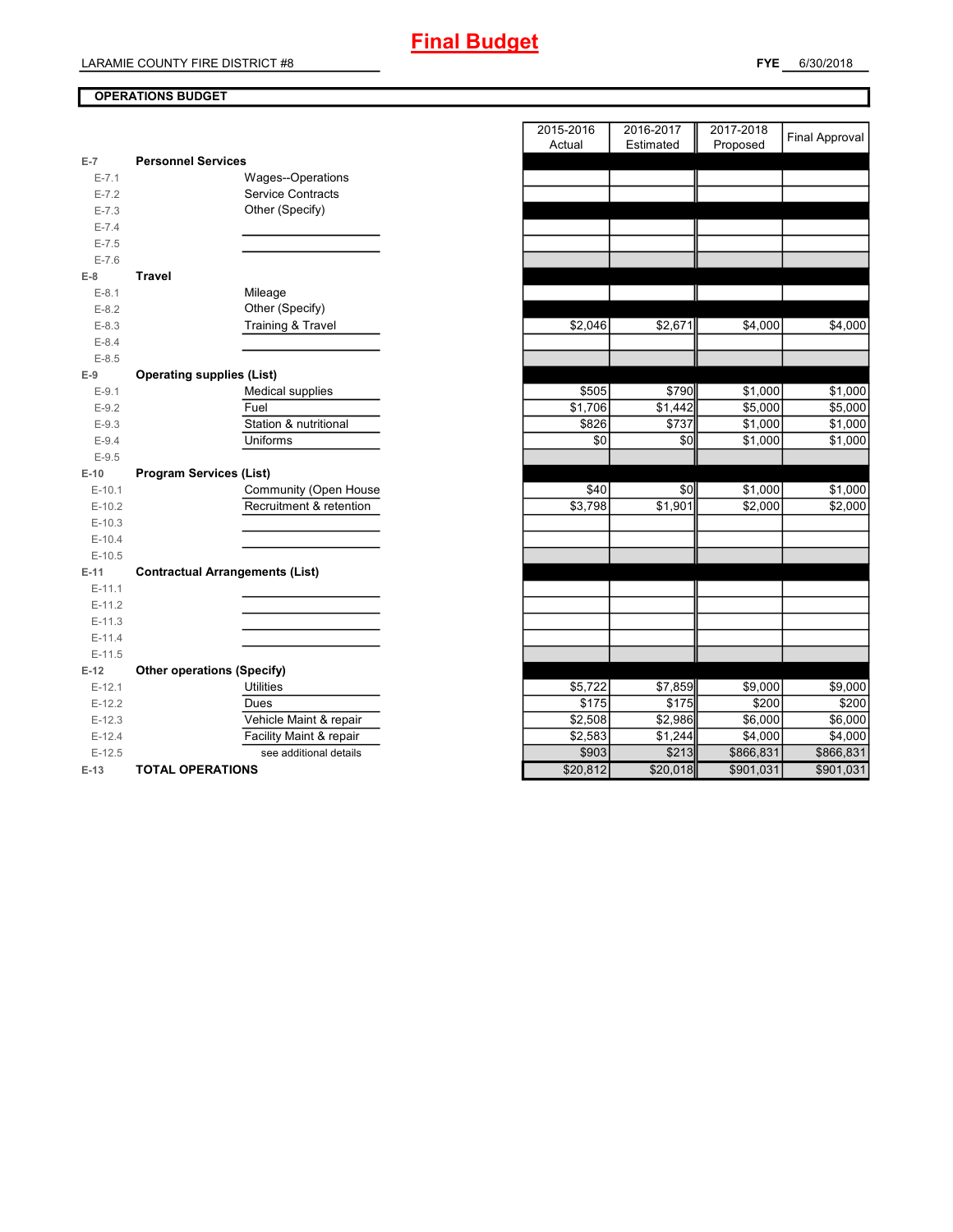# **INDIRECT COSTS BUDGET**

| $E-14$   | Insurance                     |
|----------|-------------------------------|
| $F-14.1$ | Liability                     |
| $E-14.2$ | <b>Buildings and vehicles</b> |
| $F-14.3$ | Equipment                     |
| $F-144$  | Other (Specify)               |
| $E-14.5$ | Treasurer bond                |
| $E-14.6$ |                               |
| $F-147$  |                               |
| $E-15$   | Indirect payroll costs:       |
| $F-151$  | FICA (Social Security) taxes  |
| $E-15.2$ | <b>Workers Compensation</b>   |
| $E-15.3$ | Unemployment Taxes            |
| $F-154$  | Retirement                    |
| $F-15.5$ | Health Insurance              |
| $E-15.6$ | Other (Specify)               |
| $E-15.7$ | Medicare                      |
| $F-15.8$ |                               |
| $E-15.9$ |                               |
| $E-16$   | <b>Depreciation Expenses</b>  |
| $E-17$   | <b>TOTAL INDIRECT COSTS</b>   |

|          |                               | 2015-2016<br>Actual | 2016-2017<br>Estimated | 2017-2018<br>Proposed | <b>Final Approval</b> |
|----------|-------------------------------|---------------------|------------------------|-----------------------|-----------------------|
| $E-14$   | <b>Insurance</b>              |                     |                        |                       |                       |
| $E-14.1$ | Liability                     | \$500               | \$500                  | \$500                 | \$500                 |
| $E-14.2$ | <b>Buildings and vehicles</b> | \$5,173             | \$5,204                | \$8,000               | \$8,000               |
| $E-14.3$ | Equipment                     |                     |                        |                       |                       |
| $E-14.4$ | Other (Specify)               |                     |                        |                       |                       |
| $E-14.5$ | Treasurer bond                | \$0                 | \$0                    | \$1,275               | \$1,275               |
| $E-14.6$ |                               |                     |                        |                       |                       |
| $E-14.7$ |                               |                     |                        |                       |                       |
| $E-15$   | Indirect payroll costs:       |                     |                        |                       |                       |
| $E-15.1$ | FICA (Social Security) taxes  | \$474               | \$536                  | \$744                 | \$744                 |
| $E-15.2$ | <b>Workers Compensation</b>   | \$1,479             | \$1,510                | \$2,000               | \$2,000               |
| $E-15.3$ | <b>Unemployment Taxes</b>     | \$61                | <b>\$99</b>            | \$200                 | \$200                 |
| $E-15.4$ | Retirement                    | \$160               | \$330                  | \$2,000               | \$2,000               |
| $E-15.5$ | <b>Health Insurance</b>       |                     |                        |                       |                       |
| $E-15.6$ | Other (Specify)               |                     |                        |                       |                       |
| $E-15.7$ | Medicare                      | \$111               | \$125                  | \$294                 | \$294                 |
| $E-15.8$ |                               |                     |                        |                       |                       |
| $E-15.9$ |                               |                     |                        |                       |                       |
| E-16     | <b>Depreciation Expenses</b>  |                     |                        |                       |                       |
| $E-17$   | <b>TOTAL INDIRECT COSTS</b>   | \$7,958             | \$8,304                | \$15,013              | \$15,013              |
|          |                               |                     |                        |                       |                       |

#### **DEBT SERVICE BUDGET**

|         |                           | 2015-2016 | Ш<br>2016-2017 | 2017-2018 |                       |
|---------|---------------------------|-----------|----------------|-----------|-----------------------|
|         |                           | Actual    | Estimated      | Proposed  | <b>Final Approval</b> |
| $D-1$   | <b>Debt Service</b>       |           |                |           |                       |
| $D-1.1$ | Principal                 |           |                |           |                       |
| $D-1.2$ | Interest                  |           |                |           |                       |
| $D-1.3$ | Fees                      |           |                |           |                       |
| $D-2$   | <b>TOTAL DEBT SERVICE</b> | \$0       | \$0            | \$0       | \$0                   |